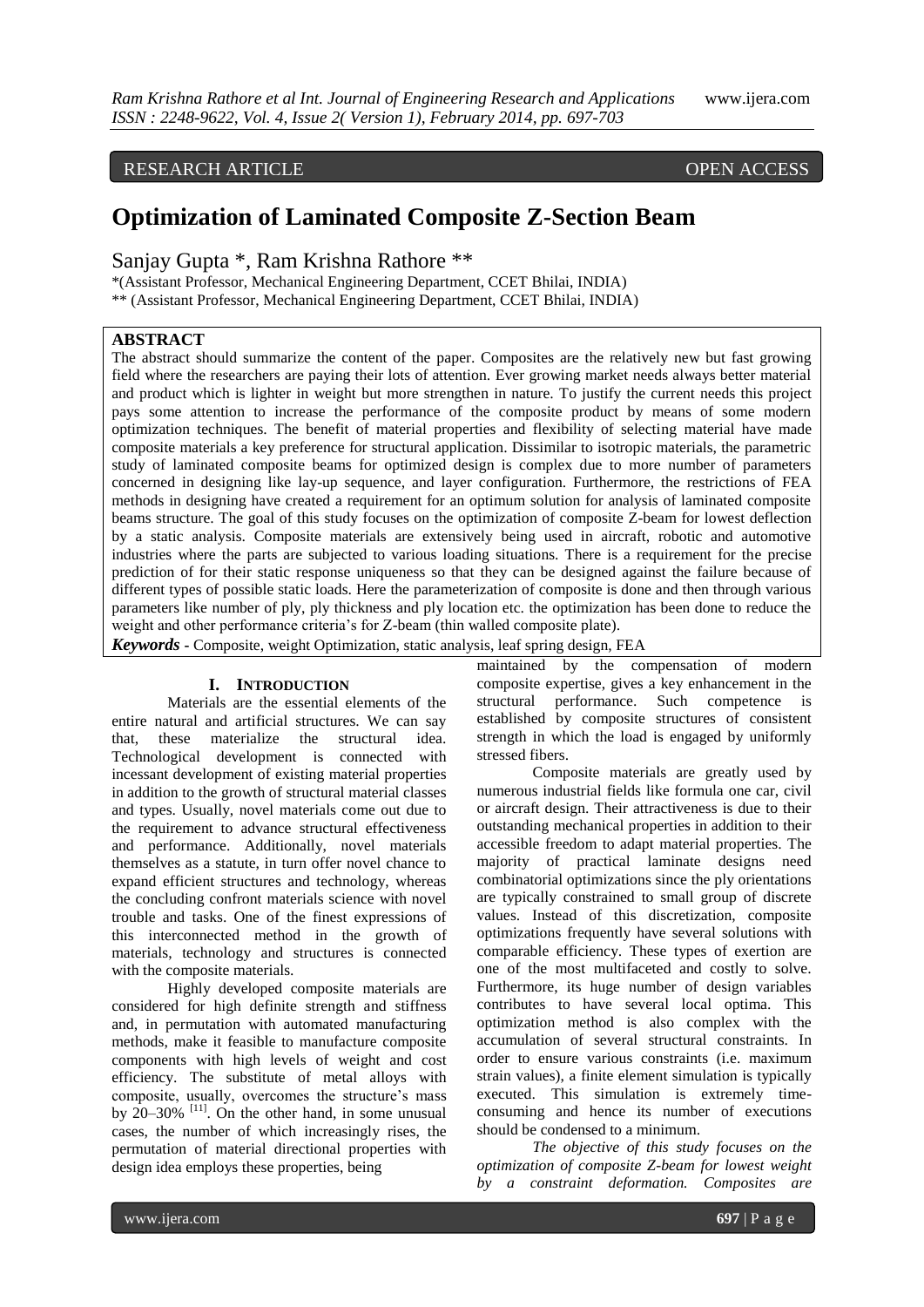*extensively being used in robotic, aircraft, and automotive industries where the parts are subjected to diverse loading and boundary conditions. There is a requirement for the precise prediction of for their static response characteristics so that they can be designed against the failure due to various types of possible static loads. Here the parameterization of composite is done and then through various parameters like number of ply, ply thickness and ply location etc. the optimization has been done to reduce the weight and other performance criteria's for Z-beam (open section thin walled composite plate).*

#### **II. ASSUMPTIONS**

In developing our robust optimization approach, we make the following assumptions:

- The layers are perfectly bonded.
- The each layer material is linearly elastic and has two planes of material symmetry.
- Design variables and/or parameters in optimization problems can be mixed integer.

## **III. CONCEPTION DESIGN SYNTHESIS WITH FREE-SIZE OPTIMIZATION**

The problem of optimization can be revealed mathematically like this:

Minimize  $f(x)$ Subject to  $g_j(x) - g_j^U \le 0, j = 1, \dots, M$  $x_{ik}^L \le x_{ik} \le x_{ik}^U$ ,  $i = 1, \dots, NE$  (1)

Where  $f(x)$  shows the objective parameter,  $g_j(x)$  and  $g_j^U$  shows the *j*-th restraint parameter and its upper limit, correspondingly. *M* is the entire amount of constraints, *NE* the amount of elements and *Np* the amount of super-plies;  $x_{ik}$  is the thickness of the *i*-th super-ply of the *k*-th element. Through this design stage, responses of global behaviour are measured mutually for objective and constraints. Usually, observance or main displacement responses are used to originate the design problem so that the complete structural stiffness is optimized.

Manufacturing constraints are significant for design of composite and requires to be tackle right from the start of the concept design stage. One significant constraint is that the amount of successive plies of the similar orientation should be restricted to avoid manufacturing failure through the curing method (usual restriction is 3 to 4 successive plies). Through the concept design stage constraining the fraction of all fiber orientation in the complete thickness can make sure that substitute ply orientations are accessible for breaking successive lay-up of a distinct orientation. An extra general design condition is to restrain the entire thickness of the composite laminate. These two kinds of

manufacturing constraints can be signifying accurately as follows:

Total thickness:  
\n
$$
T_k^L \le \sum_{i=1}^{Np} x_{ik} \le T_k^U \quad k = 1, \dots, N E
$$
\n
$$
\text{Ply percentage:}
$$
\n
$$
P_j^L \le \frac{x_{jk}}{\sum_{i=1}^{Np} x_{ik}} \le P_j^U \quad j = 1, \dots, N E
$$
\n
$$
(2)
$$

The problem in (1) shows the alleged freesize derivation where the thickness of each super-ply is allowed to vary continuously. Though free-size is the ideal natural derivation for composite, Zhou et al. [17] proposed that topology optimization targeting 0/1 thickness allotment can be attained by just concerning a power law penalization of the normalized super-ply thickness.

$$
x_{ik} = (x_{ik} / x_{ik}^U)^P x_{ik}^U
$$

Where  $p$  is the penalization factor, usually  $p$  gets value among 2 and 4. Extra design constraint measured contains assessment of the thickness of two fiber orientations. Such as, for a plate in bending, balancing -45 and +45 orientations assists to reduce twist deformation of the Z-section plate.

#### **IV. PROBLEM FORMULATION**

The laminate consists of plies having the same thickness. The objective is to find the optimum design of the laminate to attain the minimum possible laminate thickness with the condition that it does not fail.

Minimization of mass (or Minimize t)

Where t is the thickness of the laminate, *m* is the number of distinct fiber orientation angles given. The orientation angles,  $\theta_k$ , and how much plies,  $n_k$ , are oriented along each angle are to be estimated in the design procedure. Therefore, the number of design variables is 2*m*. The laminate thickness can be shown as

 $t = 2 t_0 \sum_{k=1}^{m} n_k$ 

Where  $t_0$  is the thickness of an individual ply and  $n_k$  is the number of plies with fiber angle  $\theta_k$ . The factor "2" emerges since the symmetry situation for the laminate regarding to its centre plane. As the plies are prepared of the same material, minimizing thickness leads to the identical optimum formation as the minimization of mass.

We are working on the ply thicknesses and there sequence as the working parameter for the optimization of composite structure. We have taken one problem of Z beam from Petri Kere, 2004 [1], for the composite optimization

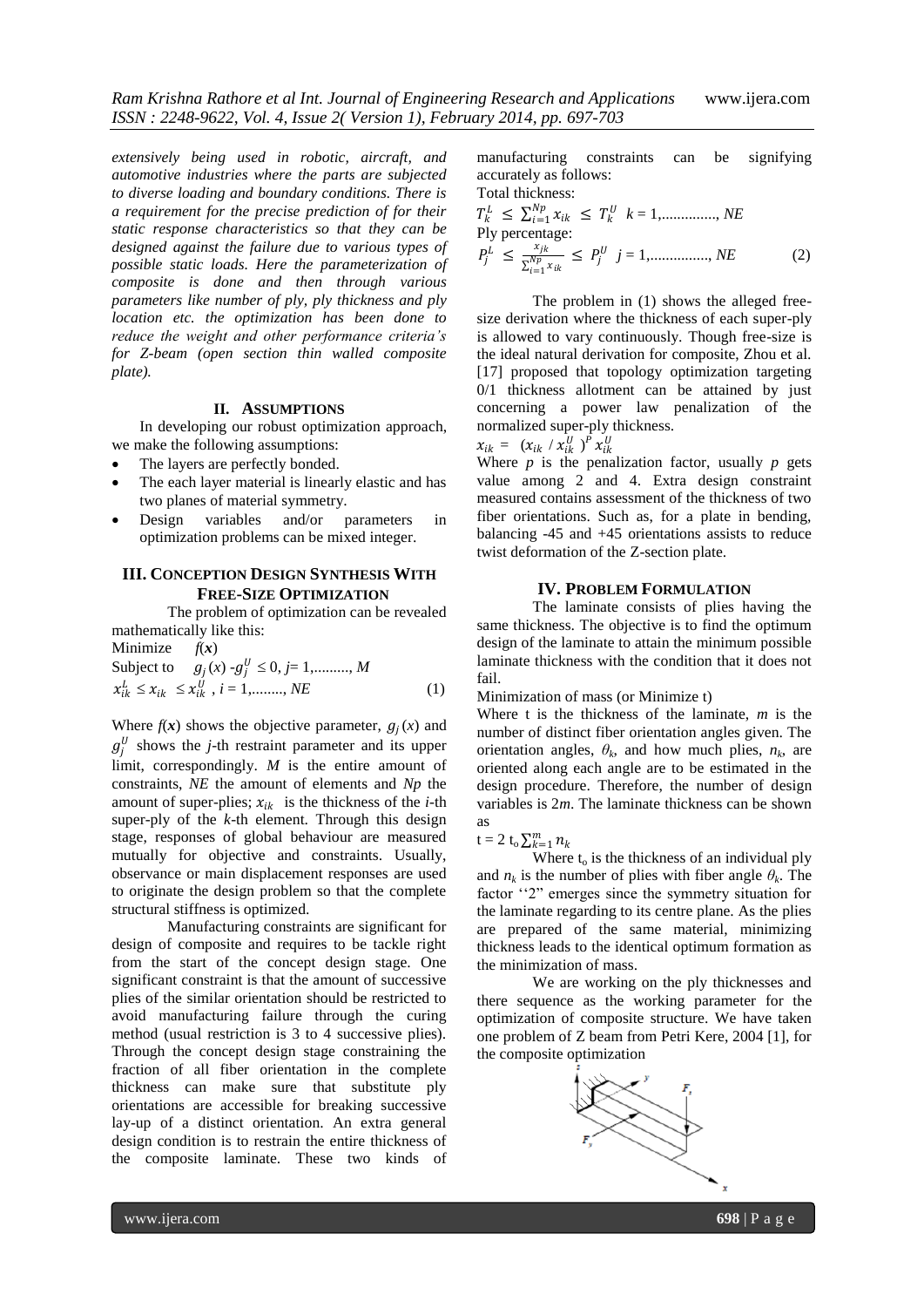#### Fig. 1 Z-profile beam.

The beam is composed of layers having the mechanical properties of in plane 20 transversely isotropic AS4 carbon/epoxy ply listed in Table 1. The length of the beam is 1.0 m, the height of the web and the width of the flanges are 0.1 m. The beam is subjected to its own weight and to the design loads  $F_v$  $= 1290$  N at the midlength of the beam and F<sub>z</sub> =  $-860$ N at the free end of the beam as shown in Fig. 1. The web and the flanges are assumed to have identical lay-up configuration. The material coordinate system is given parallel to the global x-axis. In the design optimization, Tsai-Wu failure criterion is used to predict the failure with  $\delta = \delta_F = 0.5 \times 10^{-3}$ .

Table 1 Mechanical properties of the AS4/3501-6 carbon/epoxy ply

| AS4/3501-6                 | $t_{\rm{ply}} = 0.134$ mm    |
|----------------------------|------------------------------|
| $E_1 = 139.3$ GPa          | $E_2 = 11.1$ GPa             |
| $G_{12} = 6.0 \text{ GPa}$ | $v_{12} = 0.3$               |
| $G_{23} = 3.964$ GPa       | $v_{23} = 0.4$               |
| $X_t = 1950 \text{ MPa}$   | $Y_t = 48 \text{ MPa}$       |
| $X_c = 1480 \text{ MPa}$   | $Y_c = 200$ MPa              |
| $S_{12} = 79 \text{ MPa}$  | $p = 1580$ kg/m <sup>3</sup> |

The Z-section composite model considered here consisting of 10 symmetrical layers, respectively, with ply thickness of 0.134 mm each. The stacking sequence for Z-section laminate is [90/  $\pm$  50/7(0)]<sub>SE</sub>. The plies are made of hyper laminate ply, which are then laminated as a thickness of 2.68mm.

#### **V. FEA ANALYSIS AND OPTIMIZATION**

With all the pre-processing steps the model is now set for the static analysis, where the initial results of the static analysis are shown in figures. The maximum deflection of the Z-section composite beam is shown in Fig. 2 as 18mm, the Maximum vonmises 2D&3D stress for the composite structure is shown in Fig. 3 and the Max shear stress generated has been shown in Fig. 4.



Fig. 2 Maximum Deflection of the Z-section Composite beam



Fig. 4 Maximum Shear stress generated

The composite failure and failure index with maximum ply failure are shown in Fig. 5. As per failure criterion used the failure value should be less than 1, the maximum value is 0.030, which is shown







The initial mass of the Z-section composite beam is 1.280 kg, which is shown in Fig. 6.

| area           | 3 0 0 0 0 0 0 0 0 |
|----------------|-------------------|
| volume =       | 804000.000        |
| total mass $=$ | 1286.<br>4 N N    |

Fig. 6 Initial mass of the Z-section composite beam

To validate the result, we have referred the reference paper by Petri Kere [1], which has given the result for the Z-Section composite beam.

www.ijera.com **699** | P a g e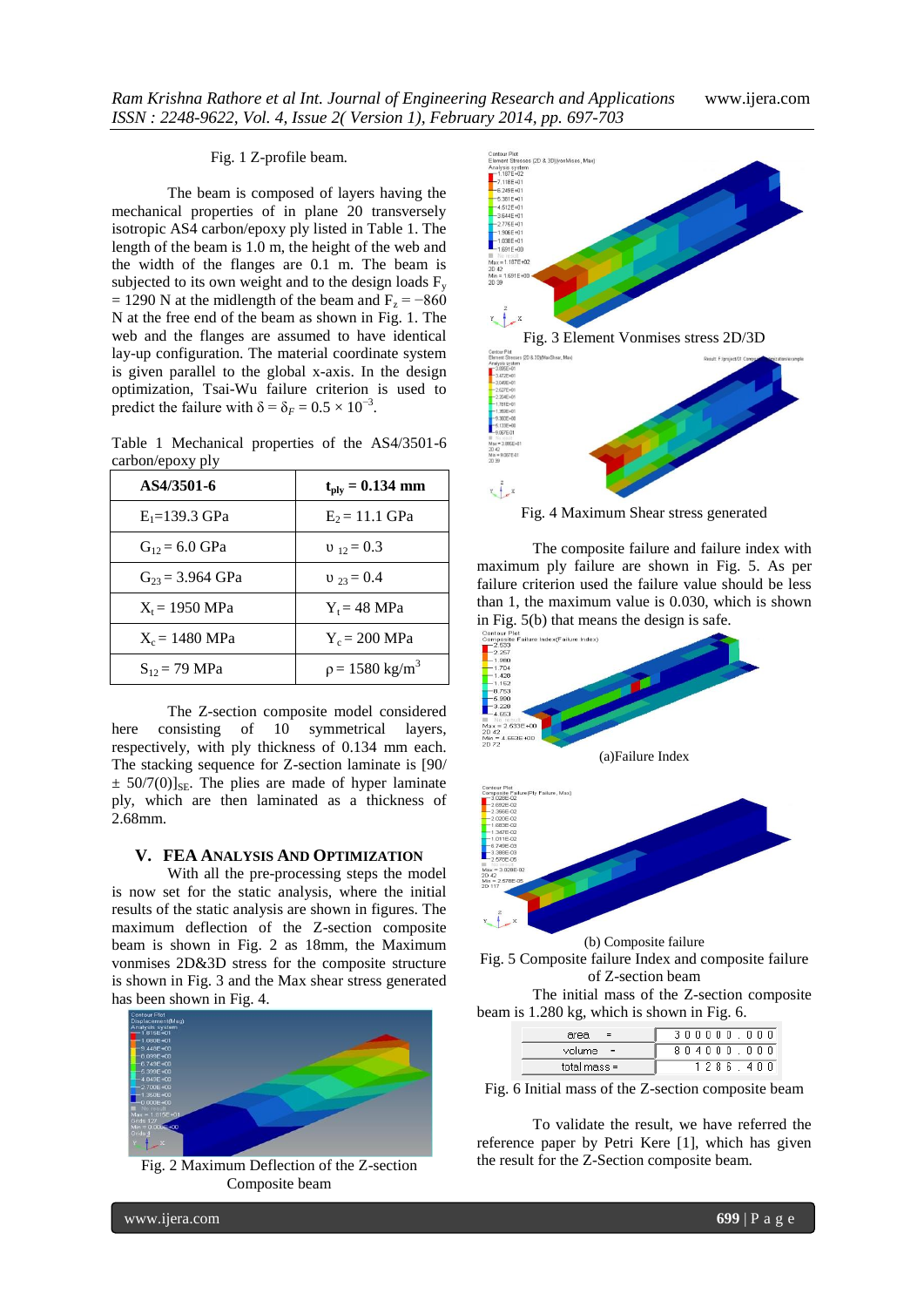

(a) Present result (b) Result from ref. [1] Fig. 7 Result of buckling analysis

Table 2 Validation of results

|                             | Lay-up                                               | <b>Failur</b><br>e<br><b>Index</b> | <b>Bucklin</b><br>g<br>Factor | Max.<br><b>Deflectio</b><br>n |
|-----------------------------|------------------------------------------------------|------------------------------------|-------------------------------|-------------------------------|
| PetriKer<br>Ref<br>e<br>[1] | $[90/50/-$<br>$50/7(0)$ ] <sub>S</sub><br>E.         | 2.581                              | 0.707                         | 18.18mm                       |
| Present<br>Analysi<br>S     | $[90/50/-$<br>$50/7(0)$ ] <sub>S</sub><br>2.533<br>E |                                    | 0.687                         | 18.15mm                       |

As per the above table it is clear that the analysis has been done is in good amount with the reference paper. So we can proceed with these setting for the further analysis and optimization.

#### **5.1 STAGE I: FREE SIZE OPTIMIZATION**

The main objective of the thesis is to reduce the mass of the Z-section composite structure. So the problem is formulated as

```
Minimize Mass
Subjected to Max. Displacement \leq 15mm
              (constraint)
```
Design Variables -

 $0.1$ mm  $\leq$  Laminate thickness  $\leq$  5mm

Ply thickness (for 20 ply)  $\leq 0.5$ mm

Ply Balance due the symmetric ply –  $(50^{\circ}$  to -50°) Responses –

1. Mass 2. Max. Displacement

The iteration zero that is the initial status has been shown in Fig. 8.





| the 2nd satisfied convergence ratio = $2.0316E-03$ |          |             |                        |                             |
|----------------------------------------------------|----------|-------------|------------------------|-----------------------------|
| Objective Function (Minimize MASS )                | $\equiv$ | 6.48828E+02 | $\frac{1}{2}$ change = | $-0.48$                     |
| Maximum Constraint Violation &                     |          | 0.10872E-01 |                        |                             |
| Design Volume Fraction                             |          | 5.04375E-01 | Mass                   | 6.48828E+02                 |
|                                                    |          |             |                        |                             |
| Compliance<br>Subcase                              |          |             |                        | <b>Optimized Mass Value</b> |
| 6.303249E+03<br>3                                  |          |             |                        |                             |

Fig. 9 Converged solution after  $22<sup>th</sup>$  iteration phaseI

Now let we check the initial ply thickness, orientation thickness and element thickness before optimization, which is shown in Fig. 10.



Fig. 10 Initial Element Thickness and Ply Thicknesses



Fig. 11 Optimized Element Thicknesses and Ply Thicknesses

Then let us check the each ply thickness details, these are shown in Fig. 12.



Fig. 12 Ply orientation thickness details

As shown in figure the plies are not having the constant thickness due to their orientation they support the load in their unique way which required the variable thickness as per the load and boundary condition applied. The figure shows the 4 ply details; due to the plies having same orientation are having similar ply thickness so other ply details are not shown here. In the figure above the red portion shows that there we require more thickness then the blue areas (least thickness) shown in fig.12.

**5.2 STAGE II: DESIGN FINE TUNING USING PLY-BUNDLE SIZING OPTIMIZATION**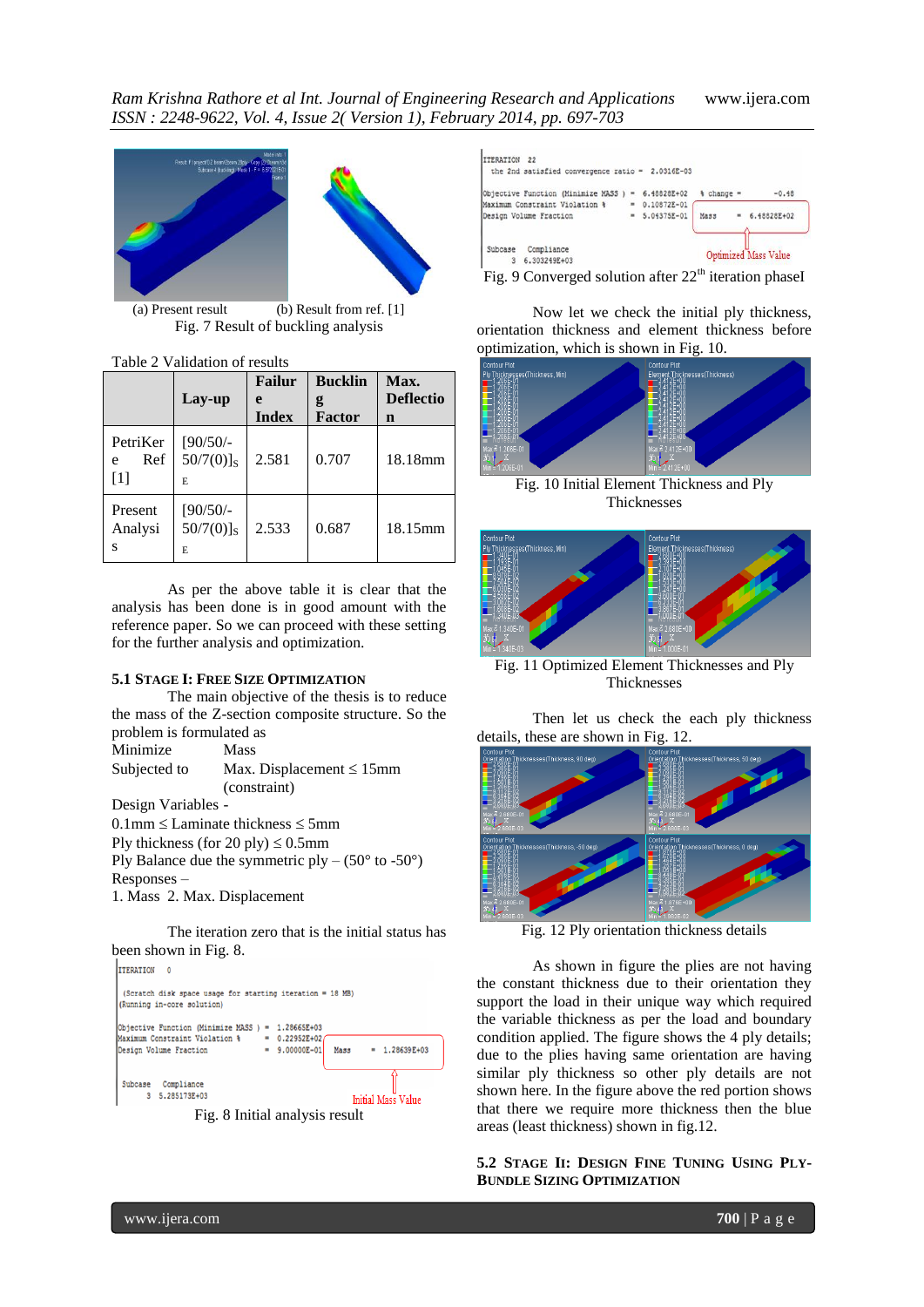The free size optimization illustrated in segment one guides to a constant distribution of thickness for every fiber orientation. The thickness field is supposed to interpret into outline of plybundles with every bundle showing multiple plies of similar layout and orientation. The ply-bundle outline can be basically taken by confining diverse levelgroups of the thickness field of every fiber orientation. It has been establish from application knowledge that 4ply-bunches for every fiber orientation gives an excellent balance among true depiction for the thickness field and the difficulty of the ply tailoring. Subsequently ply-bundles of diverse fiber orientations are stacked as one alternately to produce a laminate of more even orientation lay-up.

The optimization problem remains the one shown in Eq. (l) and (2). Though, the design parameters are distinct thicknesses at unit ply thickness increments. As well at this design phase every detailed performance constraints with ply failure are supposed to consider.

Having recognized the best possible ply shapes and patch settings, the subsequent move is to modify this design for thicknesses. Stage 2 engaged locating the best thicknesses of every ply bundle. An option of executing the optimization with the thicknesses as continuous or discrete variables is accessible. A manufacturable ply thickness minimum condition can be established, thus executing a discrete optimization and permitting for the designed best ply bundle thicknesses to be a numerous of the minimum ply thickness value. This aids in estimating the entire number of plies necessary per fiber orientation.

This stage is a design modification phase and extra performance criterion can be included into the problem generation to make certain that the optimized design gathers the essential design needs. In this situation, an extra load case was included to compute the natural frequency of the fairing in assembled circumstances. The optimization configuration was also customized to factor in these extra performance goals, between others.

After the phase II, the plies are then further modified according to the manufacturable value. So for the manufacturing value we provide 0.01mm as the increment value for the ply thickness increment or approximation. The previously specified other constraints are implemented along with the manufacturing constraint. This time we are

performing the ply thickness shuffling. (Scratch disk space usage for starting iteration = 63 MB)<br>(Running in-core solution) |<br>|Objective Function (Minimize MASS ) = 7.70618E+02<br>|Maximum Constraint Violation % = 0.10970E+02 =  $0.10970E+02$ <br>=  $4.81636E+05$  Mass Volume 7.70618E+02 Mass is increased Subcase Compliance<br>3 5.357002E+03

Fig. 13 Before phase II optimization the mass value

As shown in figure when we apply the manufacturing constraint then the mass is increase as compare to result of phase we, due to approximation value of manufacturing constraint. The result after the phase II optimization is shown in Fig. 14.

| Objective Function (Minimize MASS )<br>Maximum Constraint Violation % | $\equiv$ | 7.37680E+02<br>0.93102E+00 | $\frac{1}{2}$ change =<br>$-0.55$ |  |  |
|-----------------------------------------------------------------------|----------|----------------------------|-----------------------------------|--|--|
| Volume                                                                |          | 4.61050E+05                | 7.37680E+02<br>Mass               |  |  |
| Compliance<br>Subcase<br>5.822817E+03<br>з                            |          |                            | Manufacturable optimized<br>Mass  |  |  |
| Fig. 14 Phase II optimized result                                     |          |                            |                                   |  |  |

The thickness contours for the various ply orientations are shown in fig.15.



Fig. 15 Ply orientation thickness after Phase II

As per the above figure we can see that the contours are now more clear and crisp and can be manufacturable. After this we should check our displacement constraint also. So the displacement constraint is shown for the  $32<sup>th</sup>$  iteration from the phase II sizing optimization and is given in fig.16.



Fig. 16 Total Maximum Displacement after phase II

From the Fig. 16, it is clear that our optimization is good enough where the displacement is restricted up to 14mm, which is less than 15 mm the initial value. We should check the Vonmises Stress also, which is shown in Fig. 17. The stress is increases but is under safe limit.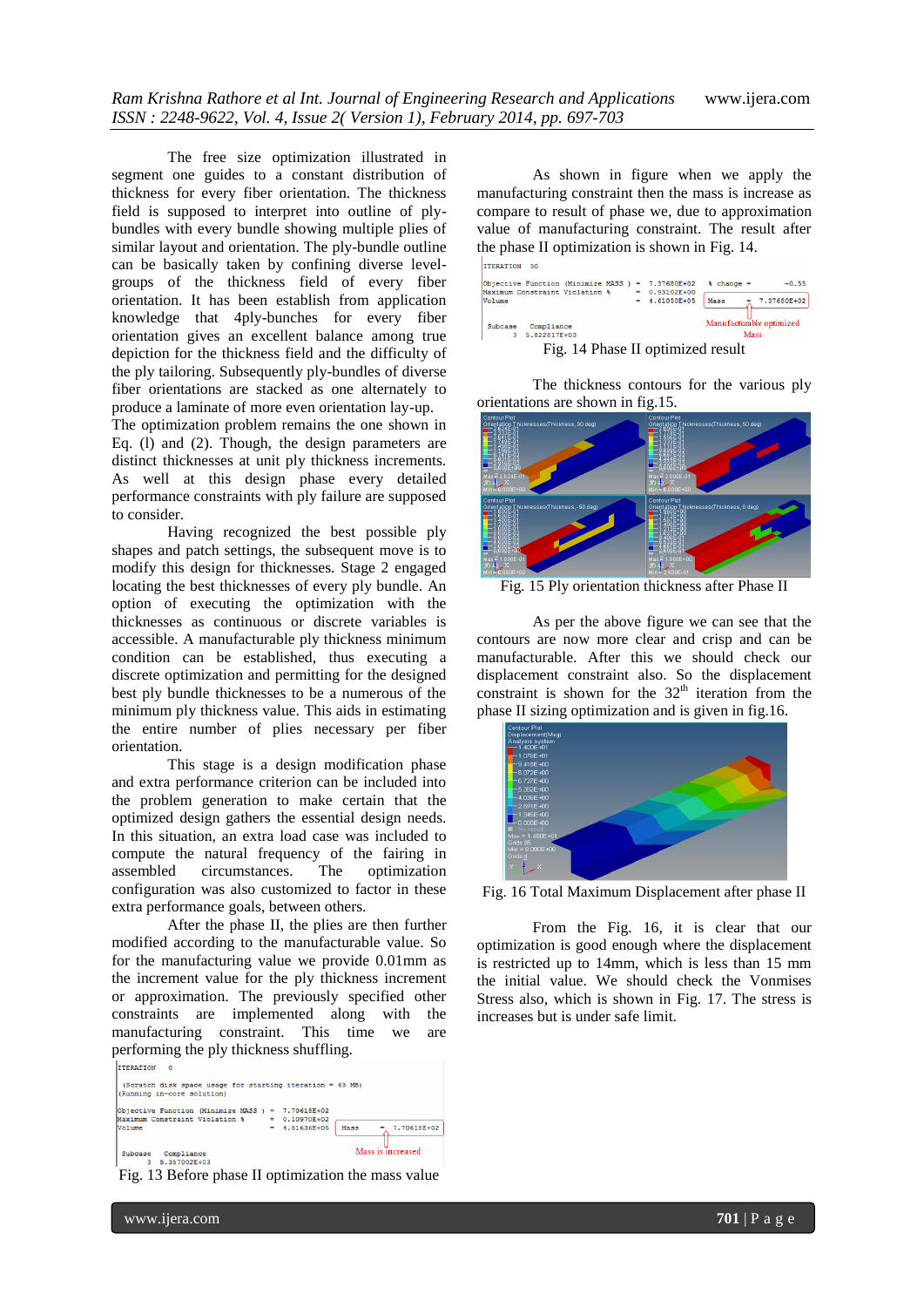

Fig. 17 Composite stress 2D/3D vonmises stress

## **VI. RESULTS**

As presented in above section, we discussed the process detailed in this thesis expands upon two important and advanced optimization techniques, viz. free sizing optimization, and sizing optimization it offers a unique and comprehensive process for the design and optimization of Z-section composite laminate. Free size optimization for composites permits a proper concept level design synthesis of plies. A new PLY based modeling technique that simplifies laminate representation and facilitates the ply bundle sizing optimization make the process unique. The process also allows flexibility in case any alterations are necessary. During the design procedure, manufacturability constraints and behavioural constraints are conserved to arrive at a feasible design and make sure a meaningful method. The stresses and the deflections are at good stage, which means these are at the desired limits. The fig. 18 shows the reduction in mass through the three optimization phases.



Fig. 18 Mass comparison for the optimization

As per the above figure, the mass has been reduced up to 50% in first phase but that was not manufacturable, so as compare to the initial result the mass has been reduce up to 42%.

## **VII. CONCLUSION**

As presented in previous section, this work presents the results obtained by applying composite optimization to the configuration of composite material of Z-section beam design. The problem is defined by several manufacturing and design constraints (layer symmetry, maximum number of layers). The performance and characteristics of the proposed configurations are evaluated via nonlinear finite element simulation.

The problem of stacking-sequence design of composite laminates for minimum thickness subject

to two point load for a given thickness was addressed. It was shown that the use of plyorientation-identity design constant results in a linear formulation of the problem unlike the use of more traditional ply-thickness design variables that lead to nonlinear formulation. It was also shown that the formulation can accommodate constraints on stiffnesses as well as constraints on the maximum number of contiguous plies of the same angle. Results were presented for both y axis and z-axis loadings. The ply thickness plays a vital role for a composite structure to serve the various responses and mass optimization. The constant thickness of the composite structure may not able to serve the minimum mass and other responses optimistically, so we can say that the composite structure should be of variable thickness.

## **REFERENCES**

- <span id="page-5-0"></span>[1] MPetri Kere, Mikko Lyly, "*a method for design optimization of laminated Composite structures involving geometric Nonlinearities*", Journal of Structural Mechanics, Vol. 37, No. 2, 2004, pp. 47-60
- [2] R. K. Gupta and K. P Rao, "*Instability of Laminated Composite Thin-Walled Open-Section Beams*", *Composite Structures* 4 (1985) 299-313
- [3] Chandra, R., and Chopra, I., "*Experimental and theoretical analysis of composites Ibeams with elastic couplings*", AIAA Journal Vol. 29 No.12, 1991, pp.2197–2206. [CrossRef](http://arc.aiaa.org/doi/abs/10.2514/3.10860)
- [4] Hamid Ovesy and Hassan Assaee, 2003 "*Buckling Analysis of a Composite Z-Section Beam Under Longitudinal Compression Using Finite Strip Method.*"44<sup>th</sup>AIAA/ASME/ASCE/AHS/Stru ctures. Structural Dynamics, and Materials Conference 7-10 April 2003. Norfolk, Virginia.
- [5] Jaehong Lee and Seung-Eock Kim, "*Lateral buckling analysis of thin-walled laminated channel-section beams*" Composite Structures 56 (2002) 391–399
- [6] Murthy MVVS, Mahapatra DR, Badarinarayana K, Gopalakrishnan S (2005) "*A refined higher order finite element for asymmetric composite beams*". Compos Struct 67: 27–3[5 CrossRef](http://dx.doi.org/10.1016/j.compstruct.2004.01.005)
- [7] Dr. P.M.Pawar, K.M.Markad and Kundan Mishra, "*Validation of the thin-walled composite box beams using FEM*", IOSR Journal of Mechanical and Civil Engineering (IOSRJMCE) ISSN : 2278- 1684 Volume 1, Issue 3 (July-August 2012), PP 45-49